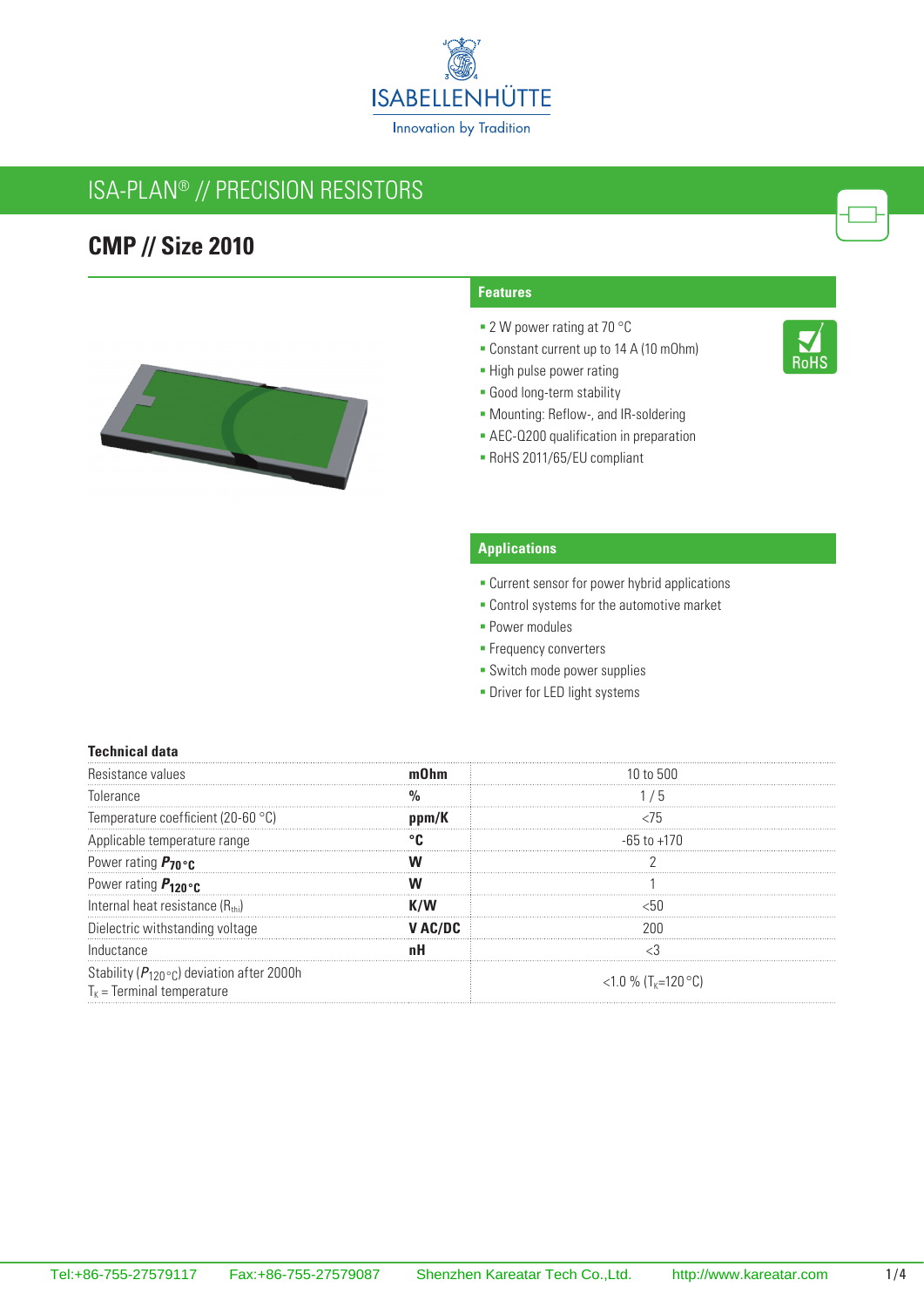# CMP // Size 2010

#### **Recommended solder profile**

| Reflow- and IR-soldering |            |      |     |  |  |
|--------------------------|------------|------|-----|--|--|
| Temperature              |            |      | 기디디 |  |  |
| lime.                    | <b>SAC</b> | peak |     |  |  |

#### **Tape and reel information**

| Specification    |            | DIN EN 60286-3 |
|------------------|------------|----------------|
| Tape width       | mm         |                |
| Reel size        | inch       |                |
| Parts per reel   | <b>DCS</b> | 12500          |
| Packaging weight |            | 481            |



### **Ordering code**

| CMP - R010 - 1.0 |                                                                                                                                                                                                                                     |                                                           |
|------------------|-------------------------------------------------------------------------------------------------------------------------------------------------------------------------------------------------------------------------------------|-----------------------------------------------------------|
|                  | $\begin{bmatrix} \vdots & \vdots & \vdots \end{bmatrix}$ $\begin{bmatrix} \vdots & \vdots & \vdots \end{bmatrix}$ $\begin{bmatrix} \vdots & \vdots & \vdots \end{bmatrix}$ $\begin{bmatrix} \vdots & \vdots & \vdots \end{bmatrix}$ |                                                           |
|                  |                                                                                                                                                                                                                                     | : : Resistance value [Ohm] / "R" represents decimal point |
|                  | <i>i</i> Type                                                                                                                                                                                                                       |                                                           |

### **Specification**

| <b>Parameters</b>            | <b>Test conditions</b>                            | <b>Specified values</b>              |
|------------------------------|---------------------------------------------------|--------------------------------------|
| Temperature Cycling          | 2000 cycles (-55 $\degree$ C to +150 $\degree$ C) | $+0.5%$                              |
| Low Temperature Storage      | ⊟-65 °C for 24 h                                  | $+0.1%$                              |
| Resistance to Soldering Heat | 260 °C for 10 sec / 8h steam aging                | $+0.3\%$                             |
| Moisture Resistance          | MIL-STD-202 method 106                            | $+0.3\%$                             |
| Mechanical Shock             | 100 g, 6 ms half sine                             | $+0.2%$                              |
| Vibration, High Frequency    | 10 g, 10-2000 Hz                                  | +በ 2 %                               |
| Operational Life             | 2000 h, $T_{\nu}$ max at rated power              | $\pm 1.0$ %, T <sub>r</sub> = 120 °C |
| High Temperature Exposure    | 2000 h / 170 °C                                   | $+1.0\%$                             |
|                              | +85 °C, 85 r.F., 1000 h, powered                  |                                      |

#### **Information**

| Product status                      | re-series                   |
|-------------------------------------|-----------------------------|
| Sample availability                 |                             |
| Qualification release acc. AEC-Q200 |                             |
| Mass-production availability        | 2016 / certain ohmic values |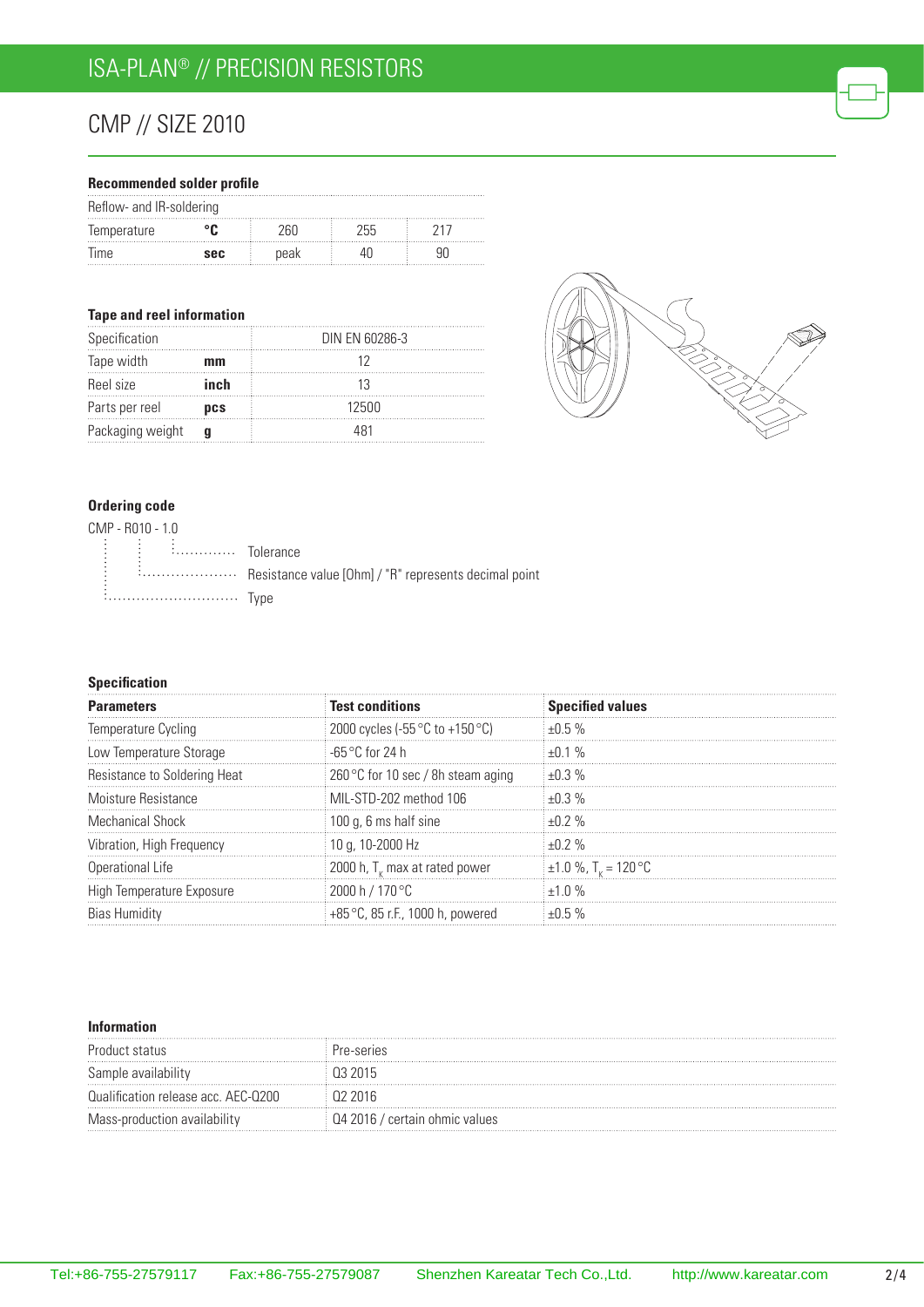# ISA-PLAN® // Precision resistors

## CMP // Size 2010

### **Temperature dependence of the electrical resistance of CMP resistors** dR/R20 [%] 1,5



#### **Power derating curve**



#### **Mechanical dimensions [mm]**



Z-YE-547

| Type                |  |     |       |                                                                                      |                          |
|---------------------|--|-----|-------|--------------------------------------------------------------------------------------|--------------------------|
| CM <sub>P</sub>     |  |     |       | $\frac{1}{2}$ 5.08 $\pm$ 0.2 2.54 $\pm$ 0.2 $\pm$ 0.4 $\pm$ 0.15 $\pm$ 0.7 $\pm$ 0.2 | $\frac{1}{2}$ 0 4 + 0 15 |
| Solder pad type   I |  |     | w     |                                                                                      |                          |
| CMP                 |  | ፍ በ | 3 U S | 125                                                                                  |                          |